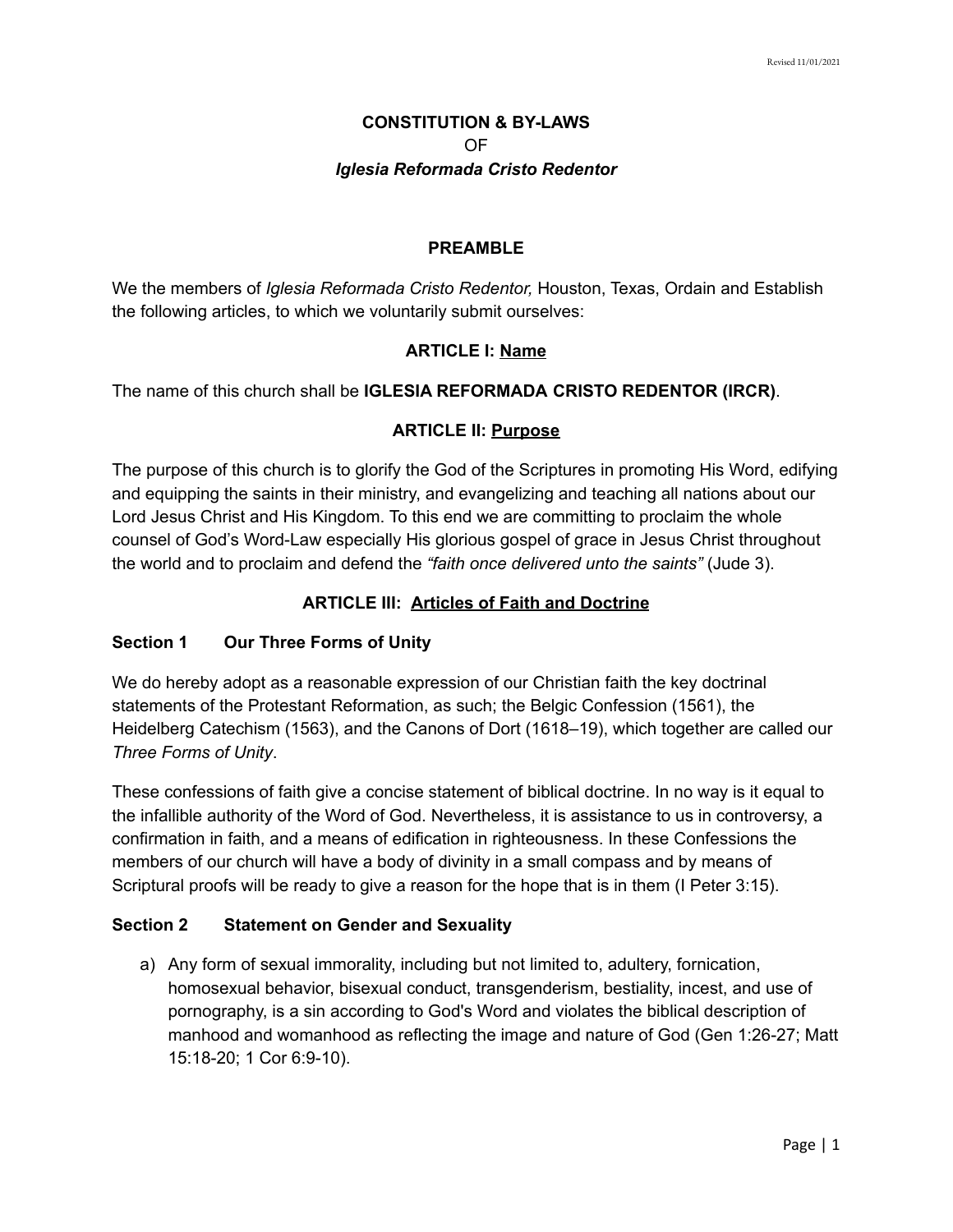- b) IRCR actively seeks to lead any person engaged in sexually immorality to confession and repentance that he or she might find justification and sanctification in Jesus Christ (Acts 3:19-21; Rom 10:9-10; 1 Cor 6:9-11).
- c) In light of the biblical view of its sinfulness, a person who is continuing in sexual immorality is not a fit candidate for membership in or employment on the staff of IRCR*.*
- d) It is imperative that all persons employed by  $IRCR$  in any capacity, or who serve as</u> volunteers, agree to and abide by this statement (Matt 5:16; Phil 2:14-16; 1 Thess 5:22).
- e) If a member of IRCR violates this statement, he or she shall be subject to the discipline of the church as outlined in Article IV, sec 6.

# **ARTICLE IV: Church Membership**

# **Section 1 Requirements for Member**

Any person who professes repentance toward God and faith toward our Lord Jesus Christ, who has been Scripturally baptized, and who expresses substantial agreement with the doctrines, aims, and government of this church, shall be eligible for membership. If the applicant has been a member of another evangelical church, a letter of inquiry into his or her standing with that church will be sent before final acceptance is made.

- a) CONFESSION OF FAITH— Any person who meets the above mentioned requirements shall request membership to one of the Elders. The Elders shall then arrange a time and place for meeting with the applicant who shall attend and be questioned as to his or her basic Christian experience, doctrinal beliefs, and seriousness of intention to wholeheartedly support the ministry of this church.
- b) BY LETTER— If the applicant is, or has been, a member of another church, special effort will be made to determine the person's standing in that church and his or her reasons for leaving. If a former church raises an objection that the Elders consider valid, the applicant may be denied membership at their discretion. If another church has disciplined one of its members, and that person subsequently comes to IRCR, the Elders will decide whether to honor the discipline of the other church after due consultation with the person concerned and after all appropriate information is sought from the disciplining church.

# **Section 2 Forms of Membership**

- a) COMMUNICANT MEMBERS All who are accepted into the membership of the church on the above mentioned conditions shall be considered members in good standing until such status is changed by one of the conditions set forth in Sections 6 and 7.
- b) NON-COMMUNICANT MEMBERS Children of, or under the care of, communicant members who undertake to rear such children in the *"nurture and admonition of the Lord"*, and who strive to encourage them to professes Christ as Savior, Lord and King for themselves, are to be enrolled as "non-communicant members". Non-communicant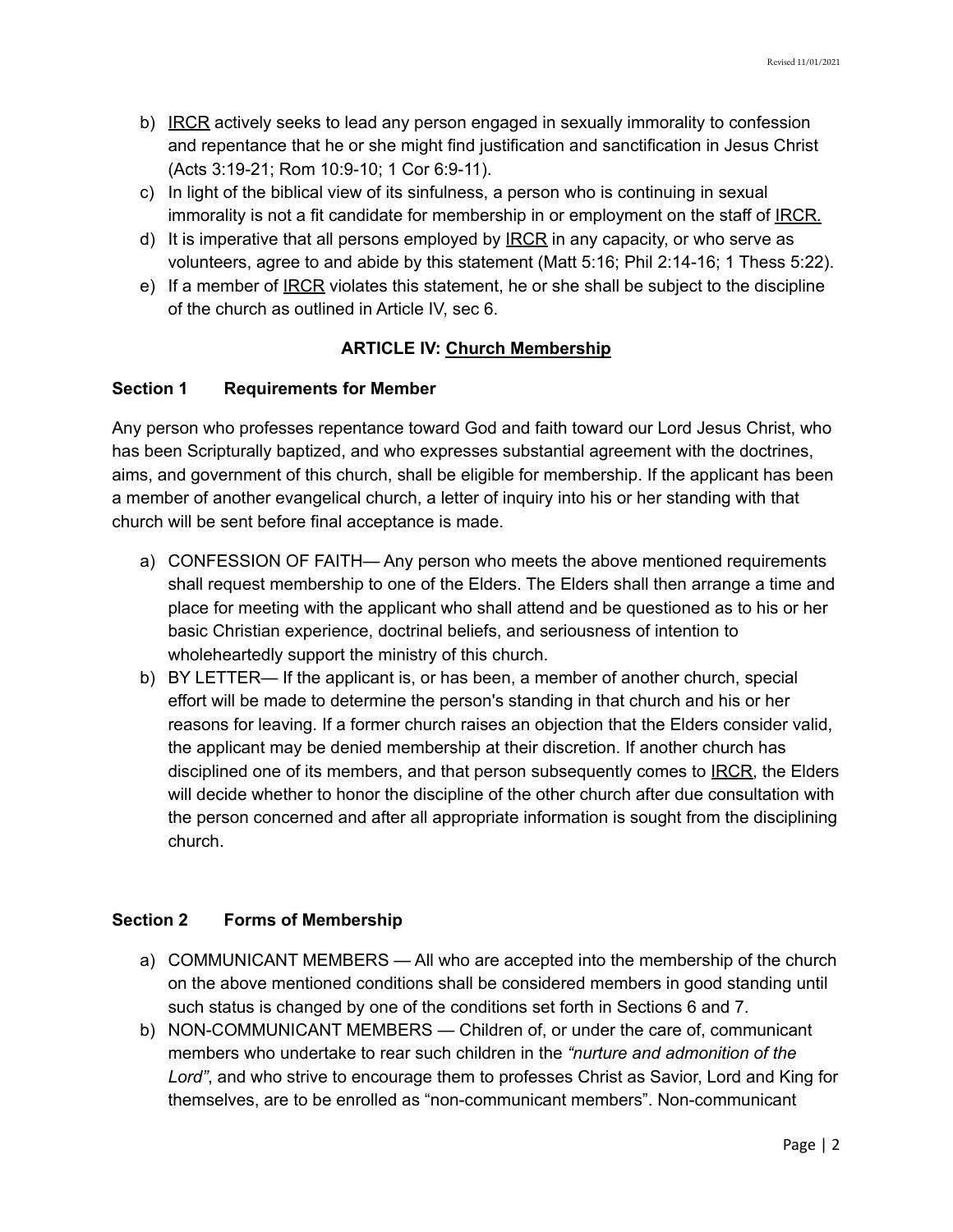members may not receive the Lord's Supper or vote until they become communicant members for themselves.

- c) ASSOCIATE— Members of other evangelical churches, residing temporarily among us, who are active in the life of the congregation, and for whom worship and serve in their home church is impractical by reasons of distance or other good reason, may be enrolled as "Associate Members" of the congregation. They need not cease to be communicant members of their home churches, and will have all the privileges of worship, fellowship, and service, except that they may not vote at congregational meetings, nor hold the service of elder or deacon in this congregation.
- d) INACTIVE— Members become Inactive in one of two ways. 1) Members who fail to attend church for 4 consecutive Lord's Days without the approval of the Elders are automatically moved to Inactive status or 2) Members who are in the process of transferring to another church home and have completed the exit interview (Section 4.B) are Inactive Members.

Inactive members remain under the ecclesiastical authority of the church but may not vote in congregational meetings. Inactive members may be reinstated into active membership by the unanimous consent of the Elders.

# **Section 3 Procedure in Receiving New Members**

When the Elders are satisfied that an applicant has met the requirements for membership, they shall then present the applicant to the congregation at a regular Sunday Service.

# **Section 4 Membership Covenant**

Believes who have been instructed in the faith and who have come to the years of understanding shall be encouraged to make a public profession of faith in Jesus Christ. Those who wish to profess their faith shall be interviewed to the satisfaction of the Consistory concerning doctrine and life, and their public profession of faith shall occur in a public worship service after adequate announcement to the congregation and with the use of the appropriate liturgical form. Thereby baptized members are accepted into full communion in the congregation and shall be encourages to persevere in the fellowship of the church, not only in hearing God's Word, but also in partaking of the Lord's Supper.

# **Section 5 Membership Responsibilities and Privileges**

- a) Members of this congregation are to be subject to God's Scripture as the inspired Word, the only infallible rule of faith and practice. They are to voluntarily submit themselves to the governance and leadership of the Consistory of the church. They are to gather regularly each Lord's day for worship, instruction, prayer, and mutual encouragement.
- b) Having covenanted together to minister to one another's spiritual and temporal needs, each member may expect to obtain assistance in spiritual growth, in the rearing of covenant children, and in finding and filling a place of ministry and service. All members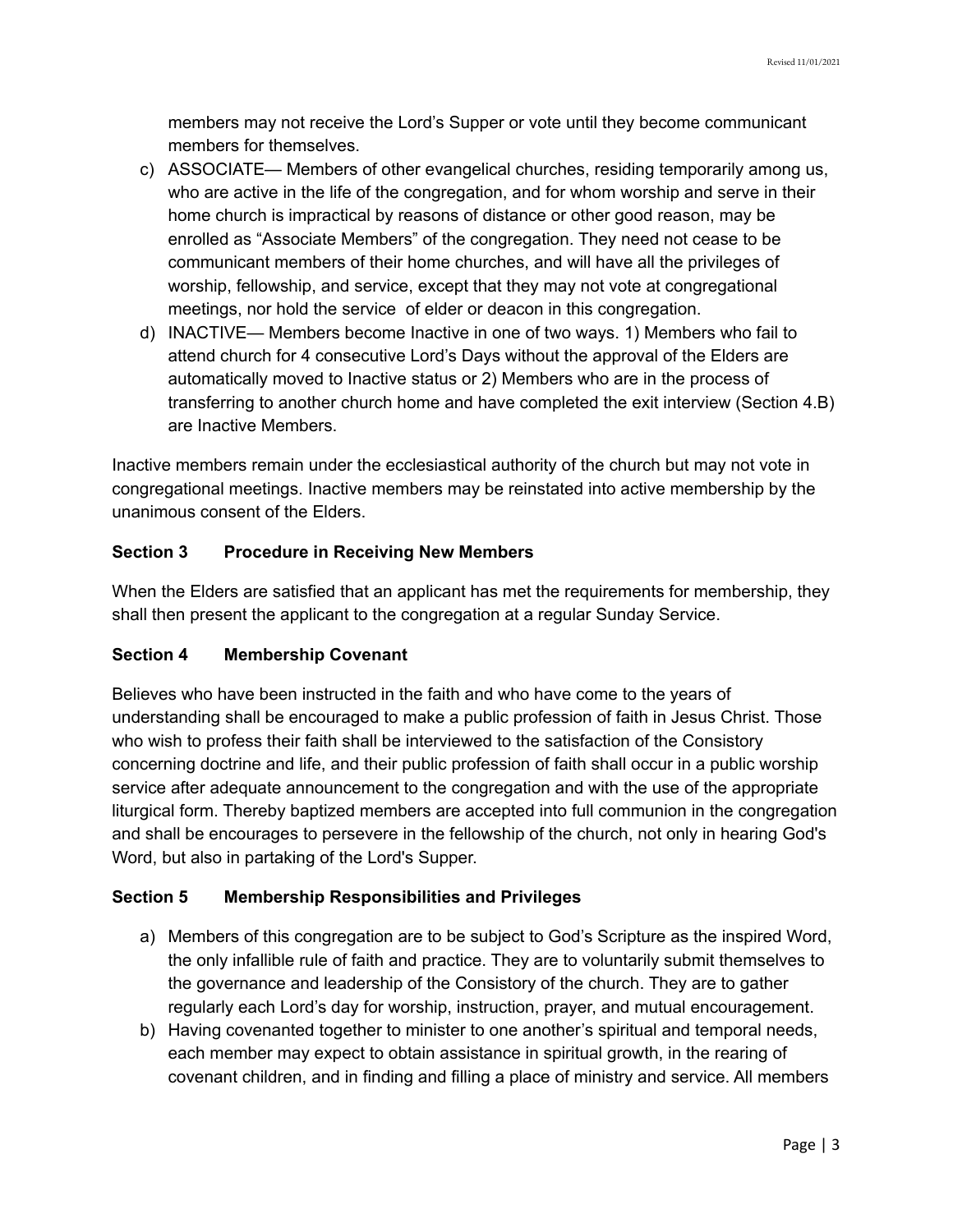are entitled to a warm and effectual ministry of Word and Sacrament, and the continuing prayers of fellow members.

c) It is required that as a whole body of members, we seek the truth, purity, peace, and unity of the church.

### **Section 6 Discipline of Members**

Corrective discipline implies disorderly conduct or heretical doctrine that is opposed to the church's life and faith. Reasonable efforts shall be made to clear up difficulties and remove offenses before further action is taken. Corrective discipline has as its aim the glory of God, the welfare and purity of the church, and the spiritual growth of the offender.

Members of this church who shall err in doctrine or conduct shall be subject to dismissal according to Matt 18:15-18, Gal 6:1, 1 Cor 5:1-5; 1Tim 1:18-20; 5:19-20; 2 Tim 2:16-18; Jam 5:19-20.

Before such dismissal, however:

- a) It shall be the duty of any member of this church who has knowledge of the erring members heresy or misconduct to warn and to correct such erring members in private, seeking his or her repentance and restoration.
- b) If said erring member does not heed this warning, then the warning member shall again go to the erring member accompanied by one or two witnesses to warn and correct such erring member, seeking his or her repentance and restoration.
- c) If said erring member still refuses to heed this additional warning, then, it shall be brought to the attention of the Elders.
- d) The Elders, upon careful and prayerful investigation, shall announce it to the church.
- e) If said erring member refuses to heed the warning of the Elders and the church, he or she shall be publicly dismissed from the church.
- f) There shall be no appeal to any court from that decision.
- g) It is understood that this process will continue to conclusion even if the erring member leaves the church or otherwise seeks to withdraw from membership to avoid the discipline process.
- h) If said member, after dismissal, heeds the warning, demonstrates repentance, and requests restoration of membership, he or she shall be publicly restored to membership.

### **Section 7 Removal from Membership**

A person's membership in the visible church ordinarily terminates in one of four ways:

- a) BY PHYSICAL DEATH —When a member of the Church is removed from our midst by death, His/her name shall automatically be removed from the membership roll.
- b) BY TRANSFER —When a member in good standing wishes to transfer their membership to another church, the Elders will send a letter of standing to the new church home. No such letter may be given for a member who is at the time under the corrective discipline of the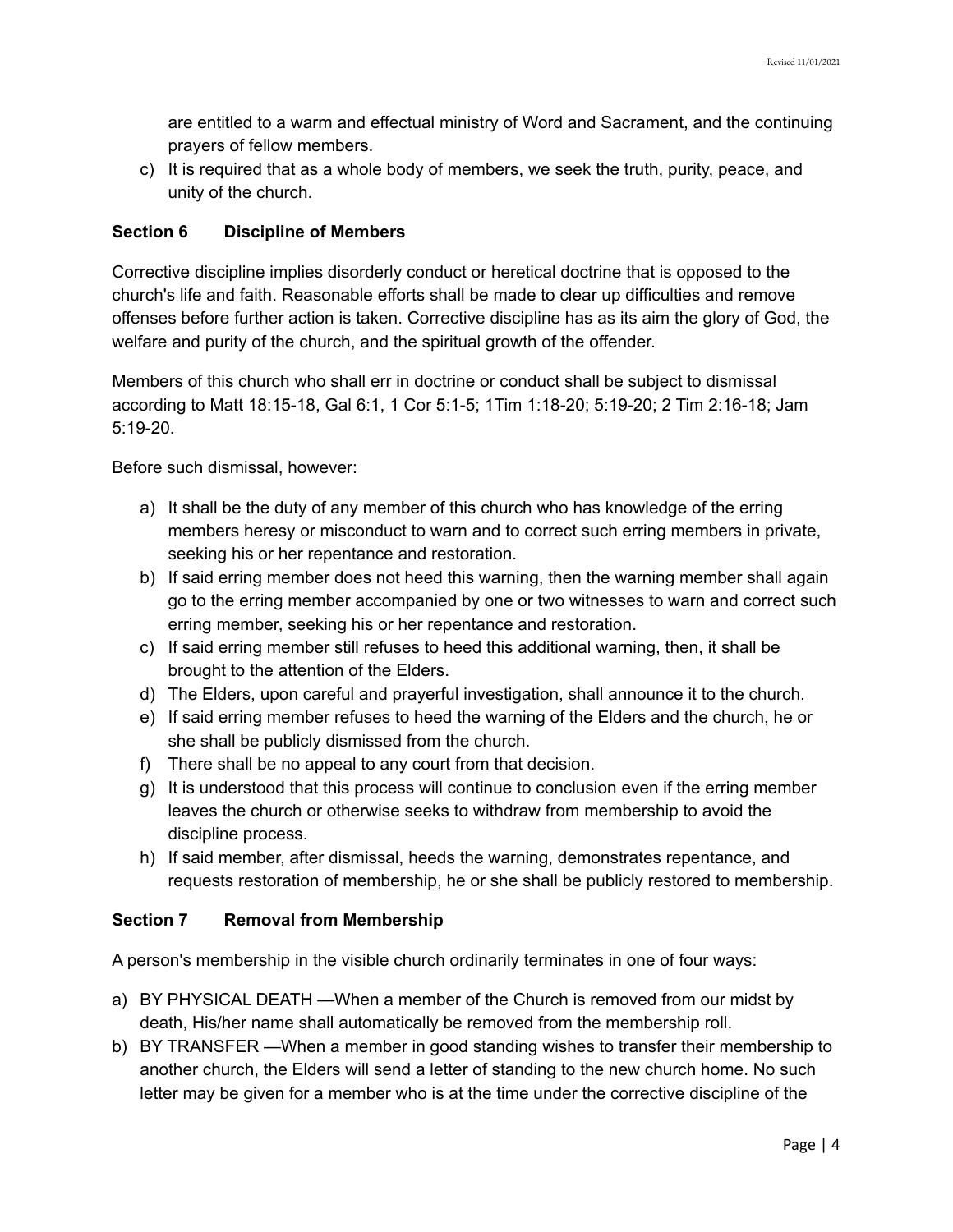church; rather, the church requesting a letter shall be notified of the discipline. The Elders may refuse, on a case-by-case basis, to grant a letter of transfer to any church which is, in their judgment, disloyal to "the faith which was once for all delivered unto the saints".

Members seeking transfer are to follow the following steps:

- 1. Before members absent themselves from Lord's Day services, members seeking to leave the church are to request a meeting with the Elders in which they will state their desire and reasons for leaving.
- 2. The Elders will acknowledge the decision of the member to begin visiting other churches as long as the member is not under discipline and there are no known issues between them and others in the congregation (cf. Matt. 18:15-20).
- 3. Between the time that a member indicates their intention to begin to visit other churches and the time said member joins another church, the member is considered an 'inactive member' (See Section 2.D).
- 4. During the time that members are looking for a new church home, the Elders will attempt to remain in contact by telephone or email to see how things are going in their search for a new church home.
- The failure for a member to follow these steps may result in dismissal from membership. Furthermore, if after 6 months, the member has not transferred his or her membership to another church home, the Elders, on behalf of the congregation, may dismiss them from membership.
	- c) BY DISMISSAL —Dismissal is the removal of a person from the membership roles of the church. A member who has been dismissed is disqualified from partaking in the Lord's Supper until such a time as they shall be received by the Elders. Members under censure may not be dismissed.

Below are examples of situations where a member may be dismissed from membership:

- 1) If members fail to follow the appropriate steps for transfer as outlined above (see B above).
- 2) If members join themselves to another church which the Elders judge to be disloyal to "the faith which was once for all delivered unto the saints".
- 3) If a member has not transferred their membership within six months of their exit interview (See B above).
- 4) If a member can no longer be located or keep in contact.
- Dismissal is performed by the Elders on behalf of the congregation. Unanimous agreement among the Elders is necessary before a member may be dismissed from the membership.
- d) BY EXCOMMUNICATION —According to the teaching of Scripture, a congregation must remove from its fellowship and visible membership one who insists on teaching or holding heretical doctrine or who blatantly and persistently conducts oneself in a manner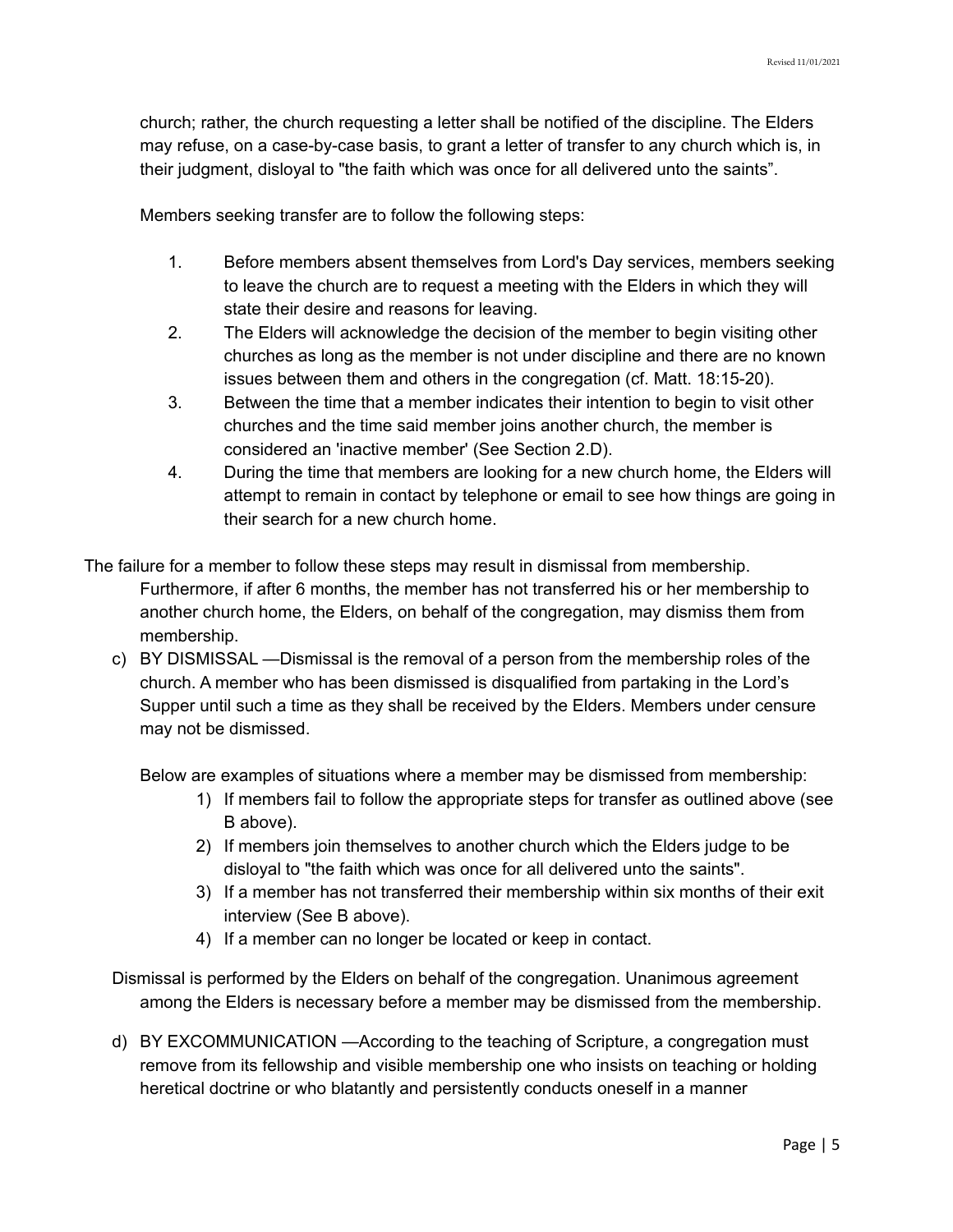inconsistent with one's Christian profession (Mt. 18:15-20; 1 Cor. 5:1ff). Excommunication is a last resort, to be used only after the Elders are in agreement that all other means of reclaiming the offending party have been exhausted. Its ultimate purpose is to promote the glory of God, to maintain the purity of Christ's church, and to reclaim a wayward person.

- In addition to the member being removed from membership in the church, all other members of the church agree to cut off all fellowship with former members who have been excommunicated (Rom. 16:17-18; Tit. 3:10-11) .
- The Elders must be in agreement for a member to be brought before the church for excommunication.

#### **Section 8 Restoration of Membership**

If a member, after dismissal, heeds the warning, demonstrates repentance, and requests reinstatement, he or she shall be publicly restored to membership. Any such request shall be made to the Elders body.

#### **Section 9 Sacraments of the Church**

God has instituted through Jesus Christ for the Church two sacraments; the holy Baptism and the Lord's Supper.

- a) THE HOLY BAPTISM A SIGN —The sprinkling of the water signifies the washing away of our sins through the blood of our Savior. (Ezek. 36:25, I Cor. 10:2, Matt. 28:19, I Peter 3:21).
- b) THE LORD'S SUPPER IS A SIGN —The broken bread and the wine poured out signify the broken body and shed blood of Christ, by which we are spiritually nourished and fed. (I Cor. 11:26).

### **ARTICLE V: Attendants**

#### **Section 1 General Statement**

Jesus Christ alone is the Head of His Church and under His authority He has ordained that individual churches should be blessed with the spiritual and moral leadership and ministry of some attendees. Therefore, it is the duty of the church to seek and to discover those to whom Christ the Lord has imparted the necessary gifts for this function, and having formally recognized such by common suffrage (Article IX. Sec5), to set them apart by united prayer and to submit to their leadership and ministry. Christ has ordained that the administration of local churches is to be by the services of Pastors, Elders, Deacons and the Fellow-workers.

All Pastors, Elders, Deacons and Fellow-workers must substantially subscribe to *Our Three Forms of Unity* and the Constitution of this church (Article III. Sec1). Should a Pastor, Elder,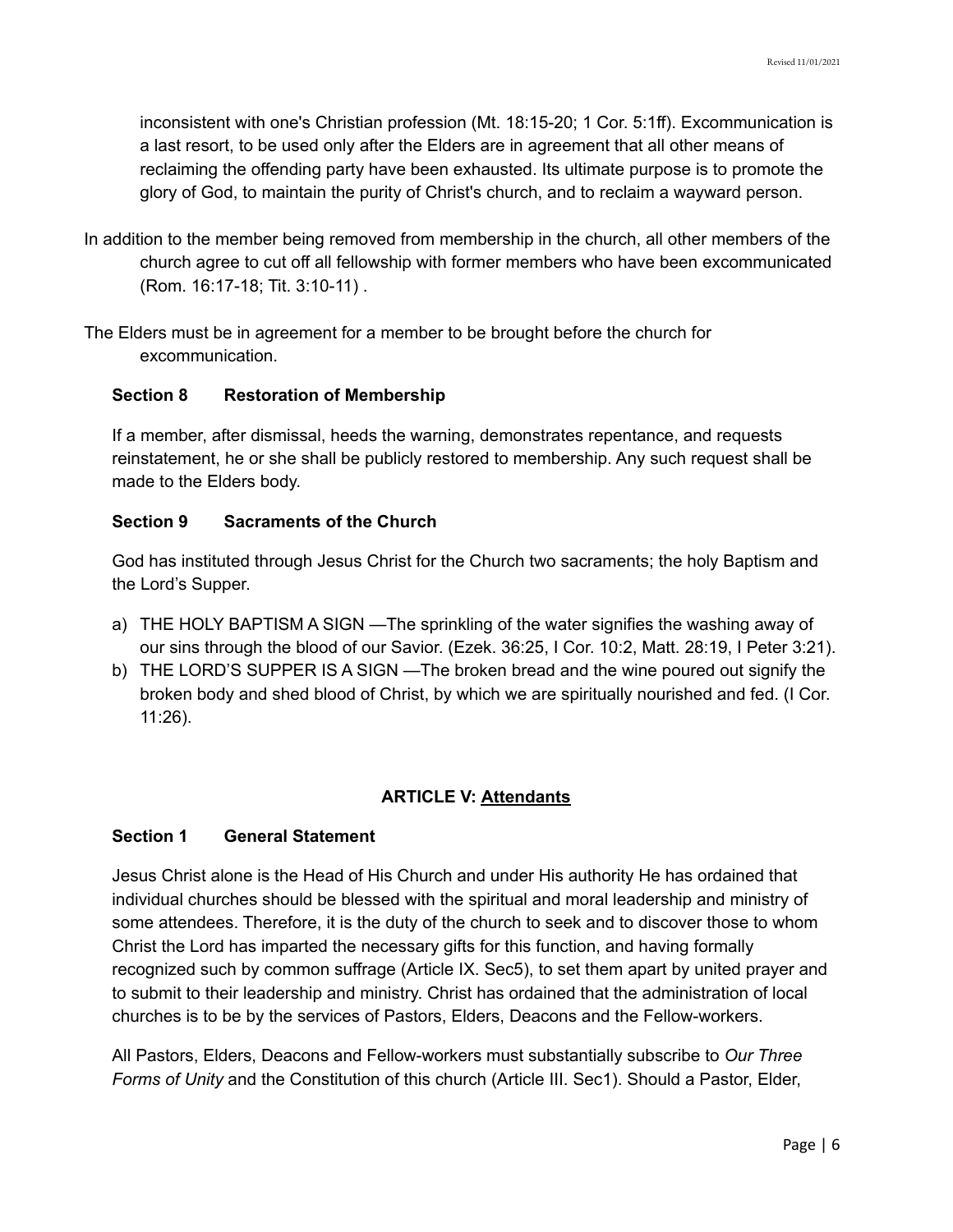Deacon or Fellow-worker at any time move from this position, he is under spiritual and moral obligation to make this known to the Elders.

#### **Section 2. Eldership, Deacons and the Fellow-workers**

#### A—PASTORS

Among the Elders are those whom we call Pastors or ministers:

(1) These are people who are set apart for prayer and the study of the Word. In conjunction with the other Elder(s), the Pastors shall have general oversight of all the church and they must use their gifts and their call to equip all the members of this congregation to their personal ministry and call under God's Word.

(2) The Pastors or ministers, being by Scriptural terminology a teaching and ruling Elders, must evidence the personal, domestic, and ministerial qualifications for this service as set forth in I Timothy 3:1-7 and in Titus 1:5-9.

(3) The Pastors shall seek to discharge all the functions of their service as set forth in the Scriptures and in keeping with the exercise of their own distinctive gifts of ministry.

#### B—ELDERS

Among us are those whom we call Elders:

(1) Elders are people that are called to be responsible for the spiritual ministrations of the church, the implementation of church discipline, and watching over the souls of the members as those who must give account to God for this responsibility. They shall exercise the oversight of the church in all its ministries and functions.

(2) Anyone desiring the service of an Elder must evidence the personal, domestic, and ministerial qualifications as set forth in I Timothy 3:1‐7 and in Titus 1:5‐9.

(3) Elders must seek to discharge their duties as set forth in the Scriptures, particularly such passages as Acts 20:17, 28, I Peter 5:1‐4, and Hebrews 13:17.

(4) While every Elder bears spiritual leadership (and must be "apt to teach"), some will be more engaged in formal and public teaching, while others will be more exclusively engaged in the details of ruling by their services to others (I Timothy 5:17). Pastors and Elders are subject to each other, none having superior authority.

### C—DEACONS

Among us are those whom we call Deacons:

(1) Deacons are people that are called to be responsible for the business and basic affairs of the church, which are to be administered with spiritual grace and in cooperation with and subjection to the Eldership. They are to minister mercy toward those in physical need, especially within the church. They are to maintain the church premises.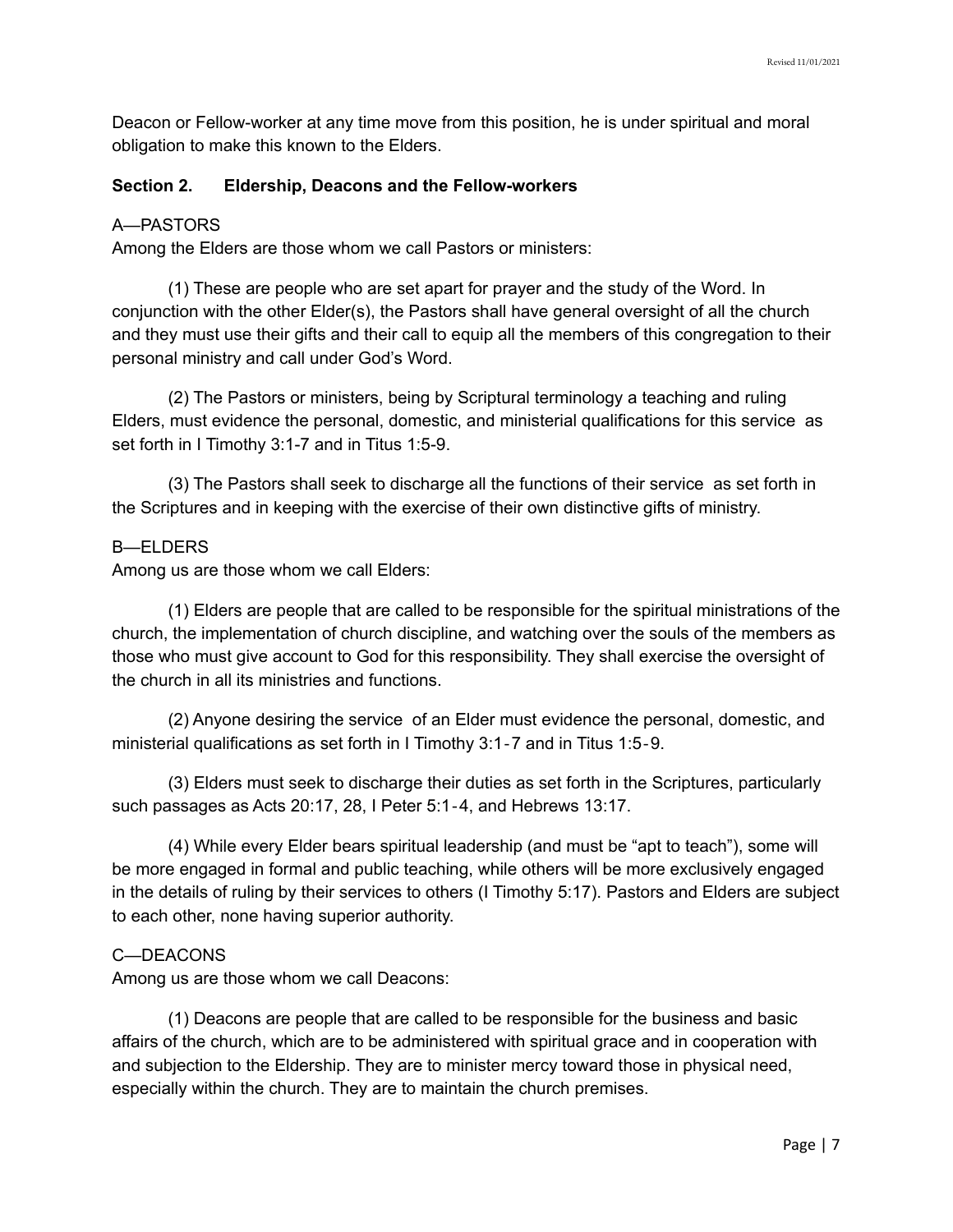(2) Deacons must evidence the qualifications of the service as set forth in I Timothy 3:8‐13.

#### D—FELLOW-WORKERS

Among us are those whom we call Fellow-Workers:

(1) The Fellow-workers are those individuals, men or women, who contribute and collaborate with their gifts and talents in the congregation and they show their call to the local ministry as set forth in Romans 16, Philippians 4:2-3 and I Corinthians 16:15-16.

(2) These people should be recognized as coworkers in our congregation by their ministries and functions in the local church.

## **Section 3 The Consistory**

A. We believe that it is expedient, that those who are chosen superintendents in the church, should wisely consult among themselves, by what means the whole body may be conveniently ruled, yet so as they do not swerve from that which our Lord Jesus Christ has instituted. By this way a sound government among us must be carried out by the good judgment and the good example of the leadership of the ministers, Elders, Deacons and the Fellow-workers under God's Word and the Holy Spirit.

B. The Consistory is the only assembly in the church whose decisions possess functional authority within the congregation, since the Consistory receives its authority directly from Christ through their service to the others, and thereby is directly accountable to Christ (Matthew 16:19, 1 Peter 5:15, Hebrews 13:7, Heidelberg Catechism Lord's Day 31).

### **Section 4 Appointment and Removal of Attendants**

A. The appointment of Elders, Deacons or Fellow-Workers for service within the local church is the responsibility of the local church under the guidance of God's Word and the Holy Spirit. The Lord's appointment is recognized both by the inward conviction of the individual involved, and by approval of the church observing the possession of those gifts and graces required by Scripture for the service concerned. The existing Elders shall recognize those who are already functioning in the use of their gifts and bring such before the church for recognition. All candidates must be a member of the church for a period of at least one year before being placed in nomination.

B. The recognition of an attendant is a matter of such importance that it should never be dealt with without much prayerful waiting upon God and an honest perusal of the relevant passages of Scripture and a frank evaluation of those who are being considered as potential attendant. Each member of the congregation has a spiritual responsibility to be intelligently informed regarding the above mentioned matters. It should be the desire of the congregation to come to one mind regarding those attendants to whom they must submit in the Lord, but should such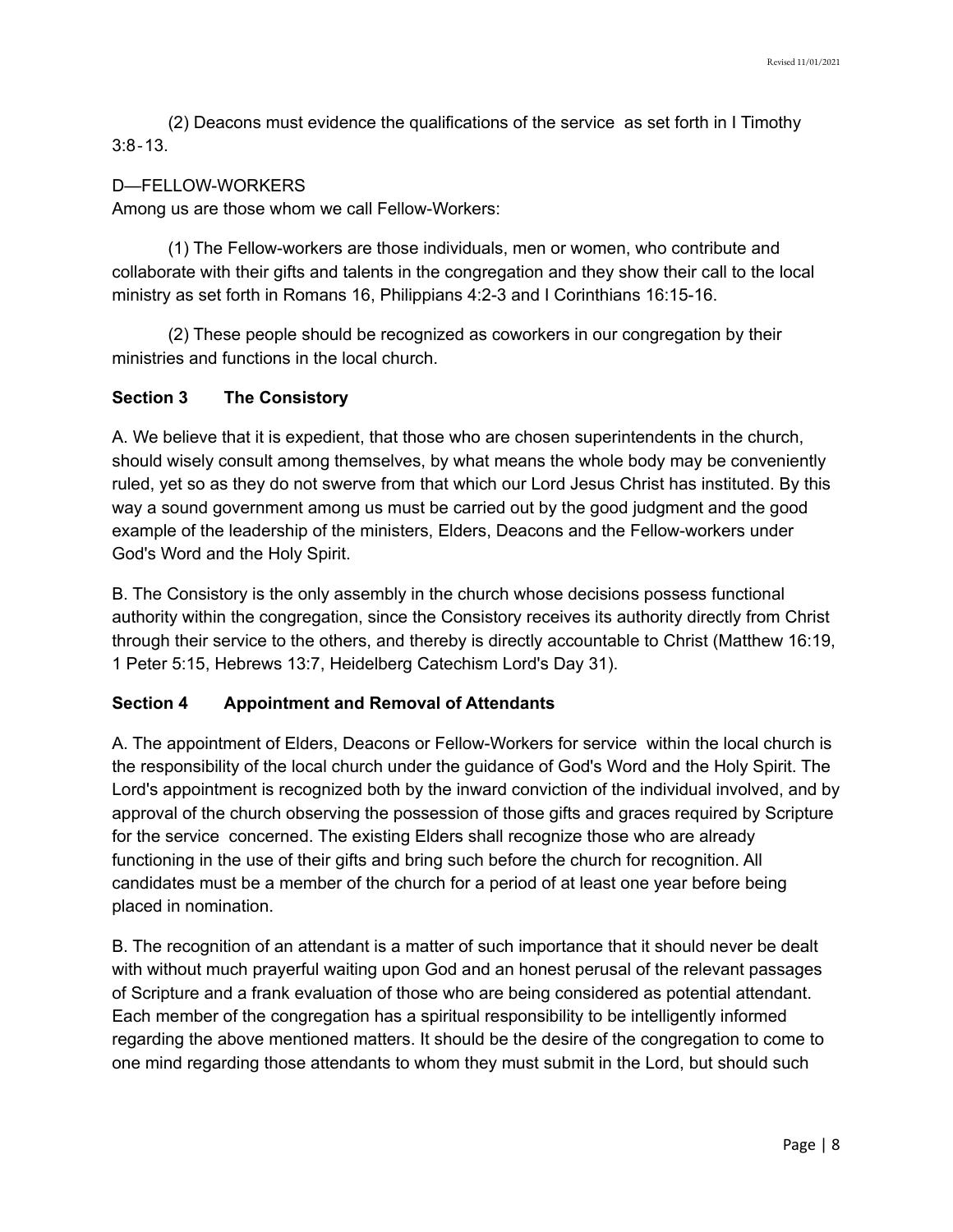unanimity not be fully realized, no less than a 2/3 majority of the members present and voting shall be required for the election of an attendant (Article IX, Sec5, 6).

C. Following the final recognition of an attendant, there shall be a portion of a regular worship service set aside, at which time the attendant(s) shall be formally set apart for his responsibilities by the prayer of the whole church and the laying on of the hands of any existing Eldership.

D. An attendant may only be removed from service should he neglect his duty, be guilty of sinful behavior, fall into error, or hold views contrary to our confession and the local constitution. The Elders are to lead in the matter with great caution, firmness and impartiality (I Timothy 5:19). The removal of an attendant due to negligence or sin is ultimately determined by the congregation in a 2/3 majority vote (Article IX, Sec5, 6).

E. An attendant unable to fulfill his commitments should relinquish his duties or take a leave of absence from his service. An attendant requesting a leave of absence must provide the reasons for and the timeframe of their leave. While on a leave of absence, the attendant relinquishes all authority and responsibilities of service. Leave of absences must be approved by the Elders.

G. If at any time an attendant shall make an application to be released from his service , he shall do so in writing to the Elders. Upon receiving notice of resignation, the Elders shall inform the church in a specially called business meeting.

# **ARTICLE VIII: Official Board**

# **Section 1 Function**

The economical governing of the church and the conducting of its business, the management and control of its property, real and personal, and the general supervision of its work shall, under the direction of God's Word and the Holy Spirit, be vested in the Official Board.

# **Section 2 Members**

The Official Board shall consist of the Elder(s) and Deacon(s). The Pastor shall act as chairman. The Board shall choose one of its number to act as Recording Secretary.

### **Section 3 Meetings**

The Board shall meet at least once a quarter to discuss and act upon the general business of the church.

# **ARTICLE IX: Congregational Meetings**

# **Section 1 General Statement**

All Members should regard their presence at a duly called congregational meeting with the same seriousness with which they would regard their attendance at a stated service of worship.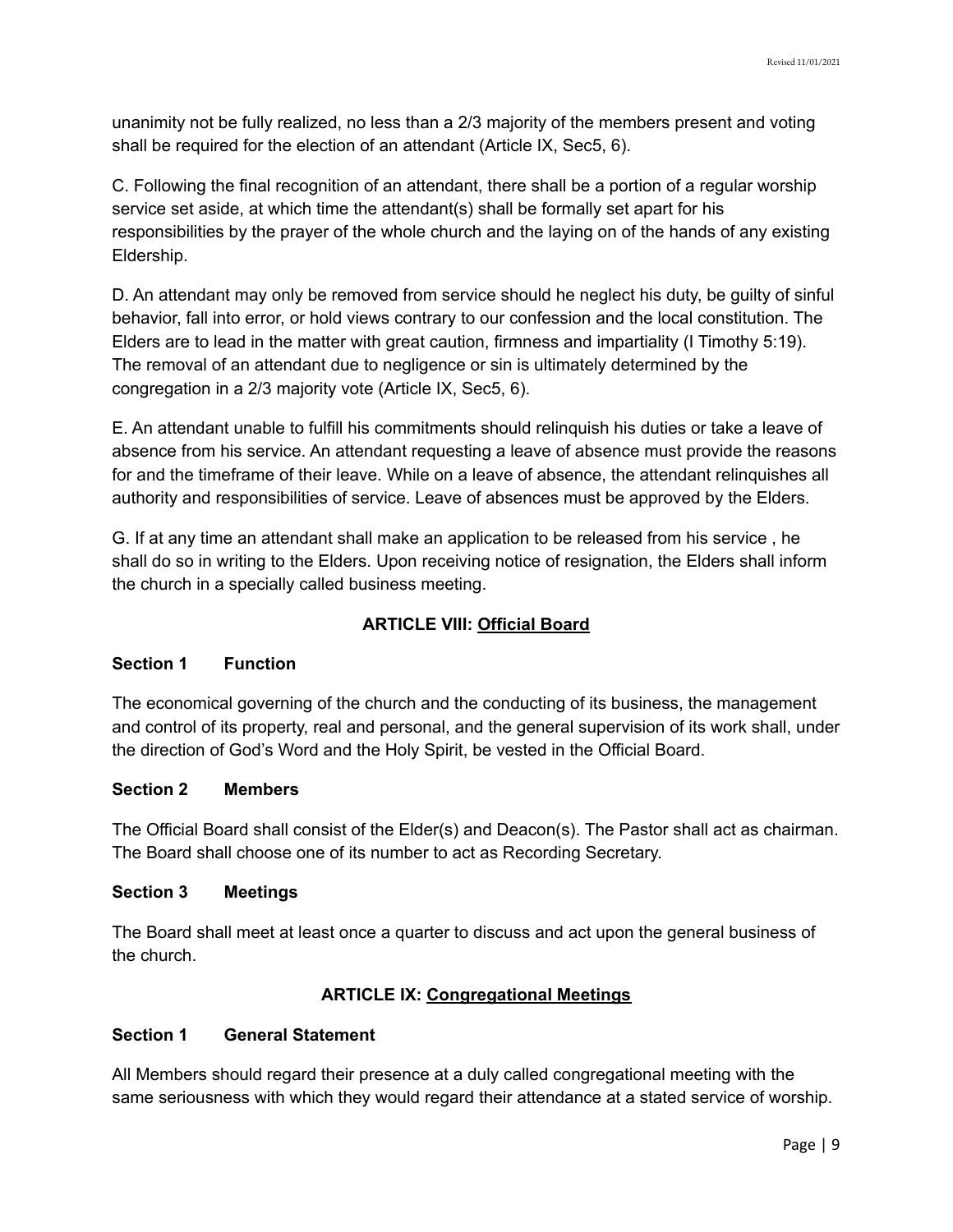The Lord is present in power at the gathering together of the church, and therefore all meetings should be carried out in a spirit of worship and unity. Every church meeting shall begin and end with prayer.

## **Section 2 Notice of Meetings**

Notice of all congregational meetings shall be given at regular worship services on the two successive Sundays immediately prior to the meetings. In an emergency, a meeting may be called on shorter notice by notifying each member of the time, place, and purpose of the congregational meeting. A member will be considered "notified" when reached by telephone (either in person or via voicemail) or notified by email. Congregational meetings in which there is no business to be transacted by vote may be called at the discretion of the Elders without previous notice.

## **Section 3 Number of Meetings**

Congregational meetings shall be held when needed for the reception of reports and the transaction of such other business as may properly be brought before the congregation. A congregational meeting shall be held as soon as possible after the close of each calendar year and shall be called the Annual Congregational Meeting. The adoption of a budget shall take place at the Annual Congregational Meeting.

## **Section 4 Method of Calling Meetings**

It shall be the right and responsibility of the Elders to call all congregational meetings. The Elders shall arrange the details of all congregational meetings and see that all possible preparation for their successful conduct is made. Nothing shall be brought before the church at church meetings except through the Eldership.

# **Section 5 Quorum for voting for service Attendants**

The voting members present at any constitutionally called congregational meeting shall be considered a quorum for voting for the attendants. It should be our goal to seek purity, peace, and unity of the church when we select those to whom Christ the Lord has imparted the necessary gifts for service bearing in the local church (Article V). However, in such situations where unanimity is not realized, no less than a 2/3 majority of those voting is required for a motion to carry.

# **Section 6 Voting Eligibility**

Voting is to be done by all the active members of the congregation who must also be 20 years old or older to vote (Numbers 1:3, Act 1:14). Non-members who may be present at congregational meetings by special invitation have no speaking or voting privileges and must remain silent on all matters unless invited by the Elders and agreed to by the congregation to speak on certain matters.